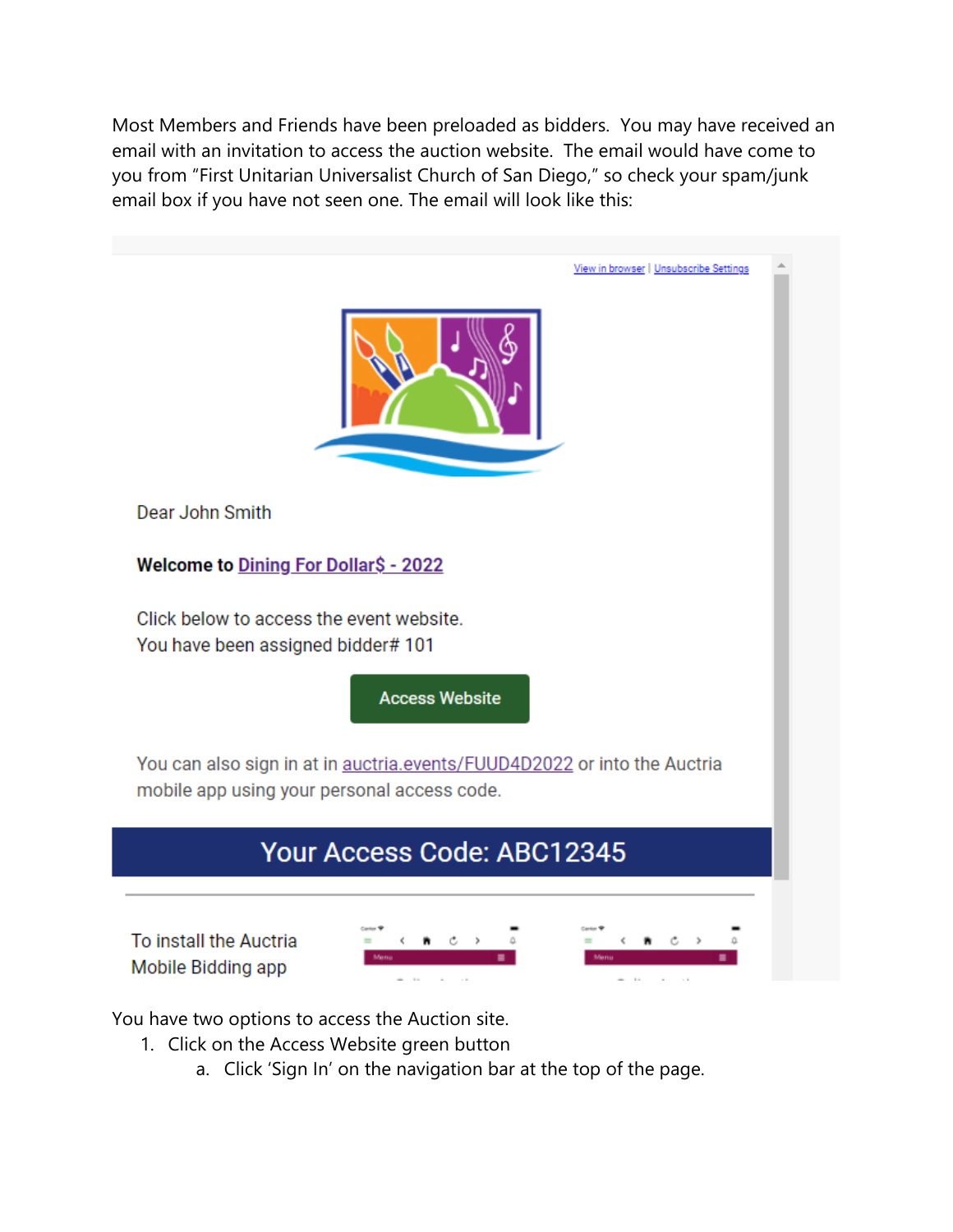- b. The system will ask you to enter your password or create a new one. If you do not remember your password from previous auctions, click "Request an email to reset it."
- 2. Use your Access Code
	- a. Copy the access code in the email
	- b. Open the auction site link
	- c. Instead of logging in with your email, you can paste or enter the access code instead.
	- d. Once again, you will be asked to enter your password, or create a new one. If you do not remember your password from previous auctions, click "Request an email to reset it."

\*Passwords are now required because most people store credit card information on their profile.

If you have not received an email, you may need to register. Go To the Auction site [Dining For Dollar -](https://event.auctria.com/dd12bf6b-f2c3-421e-b96e-2545f16af294/aa6cd270-8751-11e9-a741-3fcfcb35cbb0) 2022 (auctria.com) and click 'Register' in the top navigation bar.

| Home                                                                                           | Auction<br>Donate | Donors     | Contact Us | Register                   | Sign In | <b>Bidding Help &amp; Info</b> |
|------------------------------------------------------------------------------------------------|-------------------|------------|------------|----------------------------|---------|--------------------------------|
| $\bigotimes_{\text{Constant}}$ Contact details » Account » Register card » Review registration |                   |            |            |                            |         |                                |
| Fill in the form to register.                                                                  |                   |            |            |                            |         |                                |
| Provide your contact details                                                                   |                   |            |            |                            |         |                                |
| First name*                                                                                    |                   | Last name* |            |                            |         |                                |
| First name                                                                                     |                   | Last name  |            |                            |         |                                |
| Email*                                                                                         |                   | Phone*     |            |                            |         |                                |
| Email                                                                                          |                   | Phone      |            |                            |         |                                |
| Address 1*                                                                                     |                   |            |            |                            |         |                                |
| Address 1                                                                                      |                   |            |            |                            |         |                                |
| Address 2                                                                                      |                   |            |            |                            |         |                                |
| Address 2                                                                                      |                   |            |            |                            |         |                                |
| $City*$                                                                                        |                   | State*     |            | Zip Code                   |         |                                |
| City                                                                                           |                   | State      |            | Zip Code                   |         |                                |
|                                                                                                |                   |            |            |                            |         |                                |
|                                                                                                |                   |            |            | <b>Continue to Account</b> |         |                                |

After completing the Bidder information, you will be asked to create a password.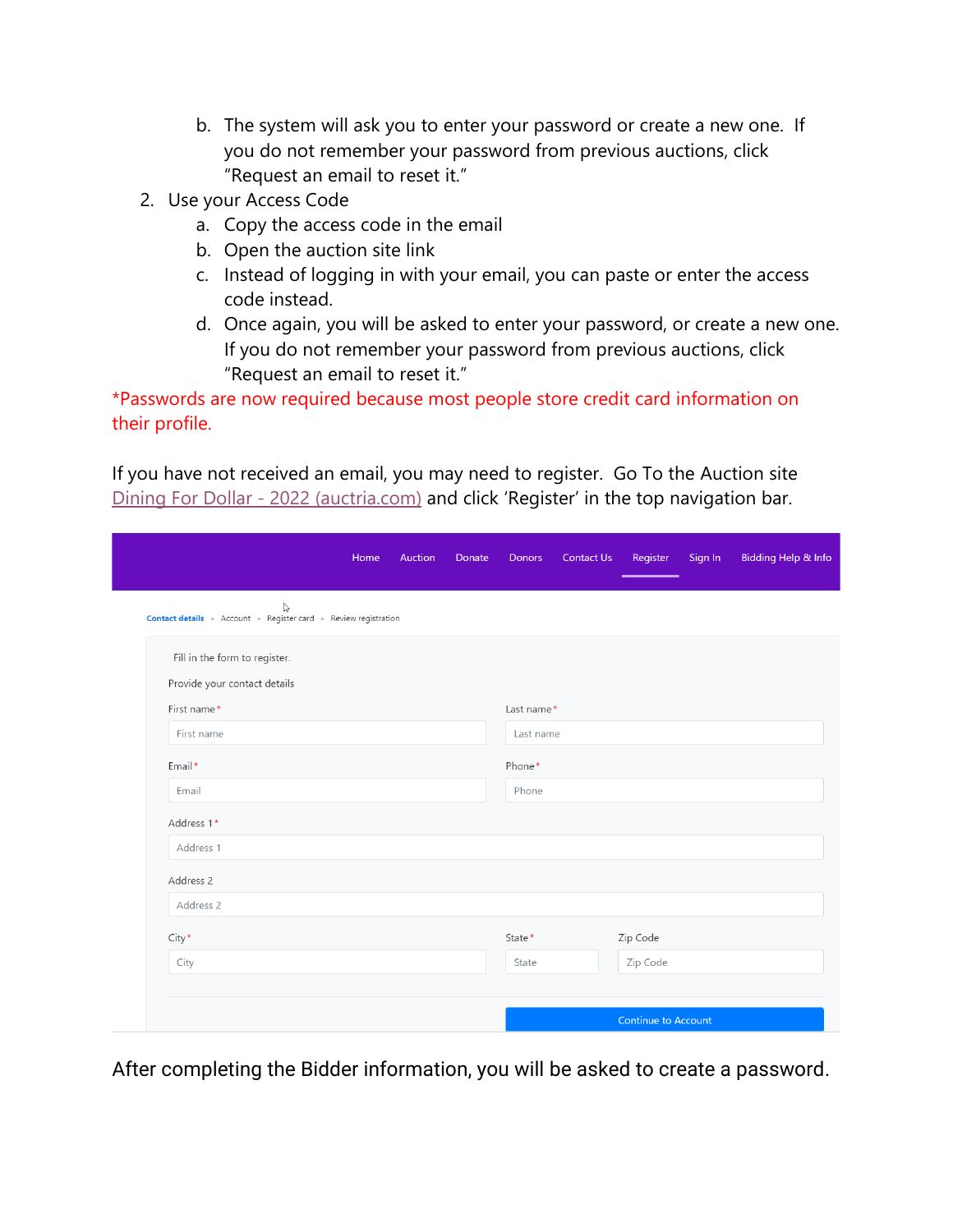| Contact details » Account » Register card » Review registration                                      |                  |                           |
|------------------------------------------------------------------------------------------------------|------------------|---------------------------|
| Fill in the form to register.                                                                        |                  |                           |
| You can create an account with a password to be able to sign in again.<br>Or you can skip this step. |                  |                           |
| You are creating an account as iamaTestaccount@testing.com                                           |                  |                           |
| Password*                                                                                            | Confirm Password |                           |
| Password                                                                                             | Confirm Password |                           |
| < Back to Contact details                                                                            | Skip this step   | Continue to Register card |

Next, you will ask if you want to add a credit card for easier checkout. This is not required, and you can skip this step if you wish. But, if you want to store your credit card, enter in the details and click "continue to review registration."

The last step will be to Review the registration information provided, agree to terms and conditions and complete the registration.

| Contact details » Account » Register card » Review registration       |  |
|-----------------------------------------------------------------------|--|
| Fill in the form to register.                                         |  |
| Review registration                                                   |  |
| You are registering as lama Testaccount (iamaTestaccount@testing.com) |  |
| 8275 Station Village Ln, San Diego, CA 92108<br>#3307                 |  |
| San Diego CA 92108                                                    |  |
| If you have any extra comments to include please enter them below:    |  |
| Comments                                                              |  |
|                                                                       |  |
|                                                                       |  |
| I agree to the standard terms of use                                  |  |
|                                                                       |  |
| <b>Complete Registration</b><br>< Back to Register card               |  |
|                                                                       |  |

You can now review and update your account by selecting 'My Account.' This is where all your won items will be and also the invoice history.